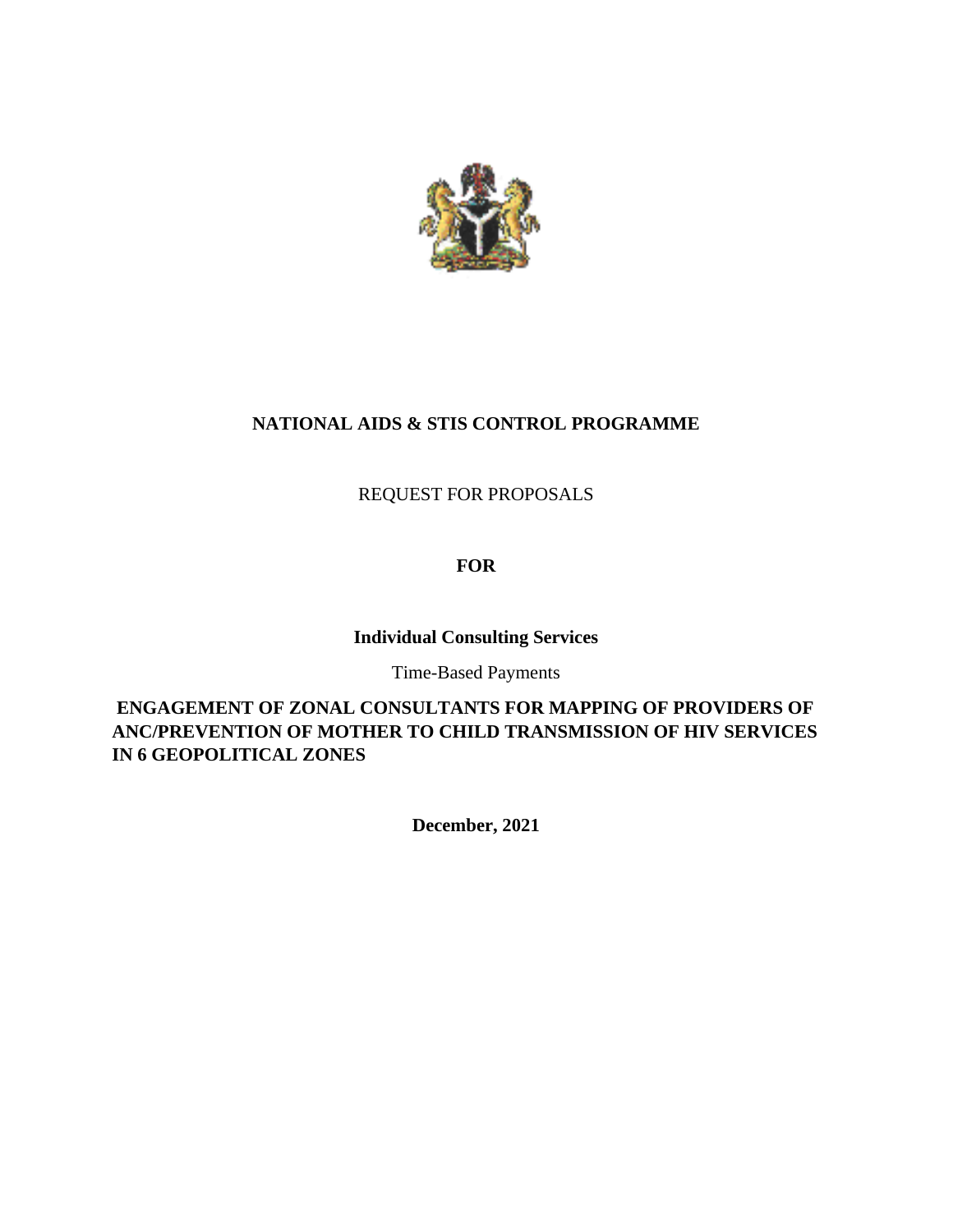**RFQ Ref No.**: **NASCP/GF/HIV/C/DC/202 1/004PQ**

**1 st December, 2021**

#### **Letter of Invitation**

Dear Sir/Ma:

The National AIDS and STI Control Programme (NASCP) has worked with all 36+1 states to develop state-specific frameworks to remedy the poor PMTCT and paediatric indices. The first key action in these frameworks is the identification and mapping of health facilities that provide antenatal care./PMTCT services. NASCP has received support from Global Fund to engage a consultant to provide technical assistance in the planning, implementation, and documentation of the mapping of health facilities and informal service delivery locations that provide antenatal care/PMTCT services in 36+1 states

2. More details on the requested services are provided in the Terms of Reference in section A below

3. The National AIDS/STIs Control Programme will make available the necessary information concerning this assignment. You may obtain additional information at the following address: National Coordinator, The National AIDS/STIs Control Programme Plot 75, Edo House, Ralph Shodeinde Street, Central Business District, Abuja.

4. Candidates will be selected on the basis of comparison of individual qualifications (Curriculum Vitae and Experience).

5. The following forms are attached:

- (*a*) Terms of Reference;
- (*b*) Model of Curriculum Vitae;
- (c) Model of Letter for submitting the Proposal ;

Yours sincerely,

which

 **Atu Uzoma**

Assistant Director (PSM) For National Coordinator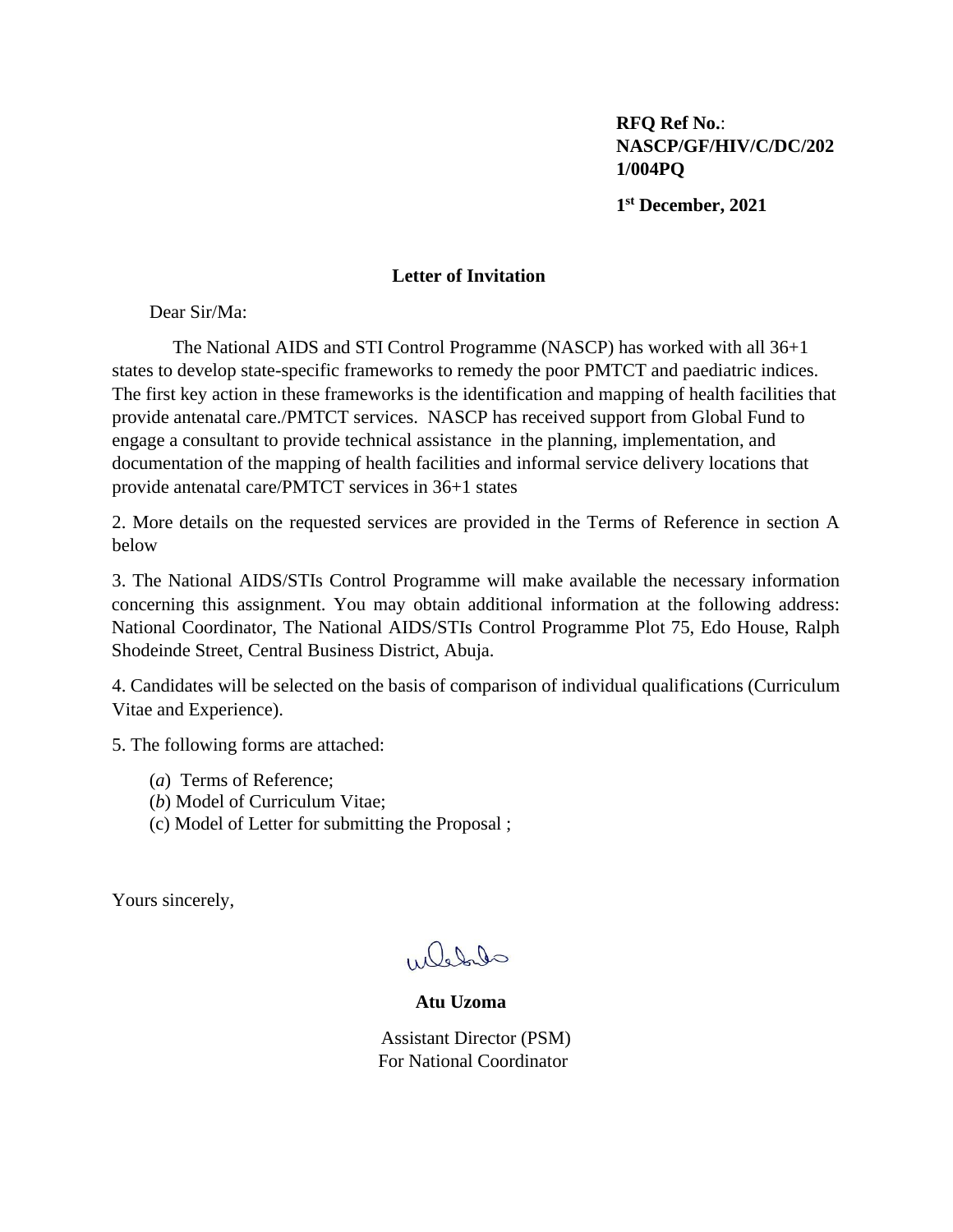#### **Terms of reference**

## **Zonal consultant for mapping of providers of ANC/Prevention of Mother to Child Transmission of HIV services in 36+1 states**

**Job title:** National Consultant: PMTCT mapping **Duration:** 10 days **Starting Date:** January 2022 (10 working days) **Location:** Abuja, Nigeria

#### **1.0 Background:**

All pregnant women are expected to be provided with quality service irrespective of their location and socio-economic status. However, in Nigeria, only one third of pregnant women have access to services to prevent mother-to-child transmission of HIV (PMTCT) services. Among the many reasons is the fact these services are only available in about 25% of the approximately 25,000 antenatal clinics listed in the health facility registry maintained by the Federal Ministry of Health. Even at facilities that are listed as providing PMTCT services, the full range of HIV services they offer is uncertain as are the linkages between PMTCT, adult ART and paediatric ART services.

This situation has contributed to poor PMTCT and paediatric HIV indices. By the end of 2020, the coverage of PMTCT was as low as 44%. Globally, Nigeria contributes the highest percentages of HIV positive pregnant women who are not on treatment (24%), babies with new HIV infections (14%), and children who die from AIDS-related causes  $(12\%)$ .<sup>1</sup>

The National AIDS and STI Control Programme (NASCP) has worked with all 36+1 states to develop state-specific frameworks to remedy the poor PMTCT and paediatric indices. The first key action in these frameworks is the identification and mapping of health facilities that provide antenatal care./PMTCT services. During this process, the HIV and related services each facility provides will be documented and selected data extracted. A substantial proportion of pregnant women receive antenatal care from traditional birth attendants (TBA) and other unskilled providers outside formal health facilities. Therefore, TBAs and their service delivery points will also be mapped as part of this process. The information provided by this mapping exercise will be used to designate all providers of antenatal services/PMTCT as hubs or spokes and for other programmatic actions.

#### **2.0 Purpose**

To provide technical assistance to NASCP in the planning, implementation, and documentation of the mapping of health facilities and informal service delivery locations that provide antenatal care in the Zones.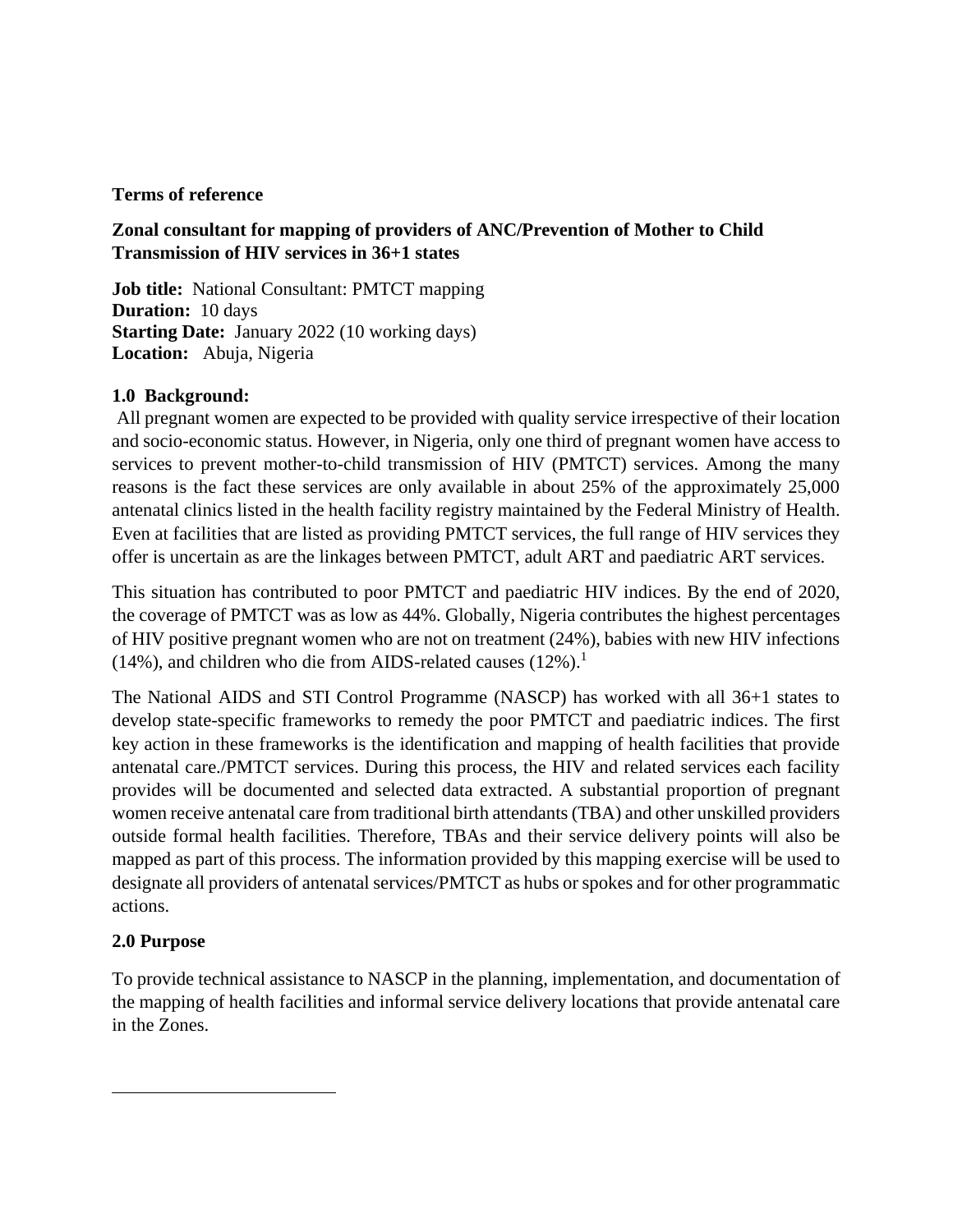# **3.0 Task Description and responsibility**

- Participation in technical consultation at national and state level for planning and execution of the mapping process;
- Development of comprehensive technical reports on the mapping exercise for each of the Zones using an agreed reporting template;
- Support collection of data in assigned zones through technical assistance to NASCP, SMOHs and LGA teams,
- Conduct training of State/LGA teams for implementation of this mapping assignment;

# **4.0. The key deliverable of the consultancy is:**

• A comprehensive technical report on the mapping exercise for each state in the Zone.

# **5.0. Qualifications/Requirements**

- Advanced degree in public health, social sciences, or other related area
- A minimum of seven (7) years' experience in programme/project management with experience in HIV programming is essential
- Excellent English language writing skills
- Ability to deliver reports in MS Word format, use of Excel spreadsheets required
- Experience in data analysis
- Experience in GIS mapping
- Previous experience in performing similar assignments will be an asset
- Excellent facilitation and team management experience will be an advantage

## **6.0 Contracting and accountability**

The consultant will be accountable to the National Coordinator NASCP.

## **7.0 Duration**

This assignment will be implemented over 10 working days.

| S/N | Activity                                  | Days |
|-----|-------------------------------------------|------|
|     | <sup>1</sup> Inception meeting with NASCP |      |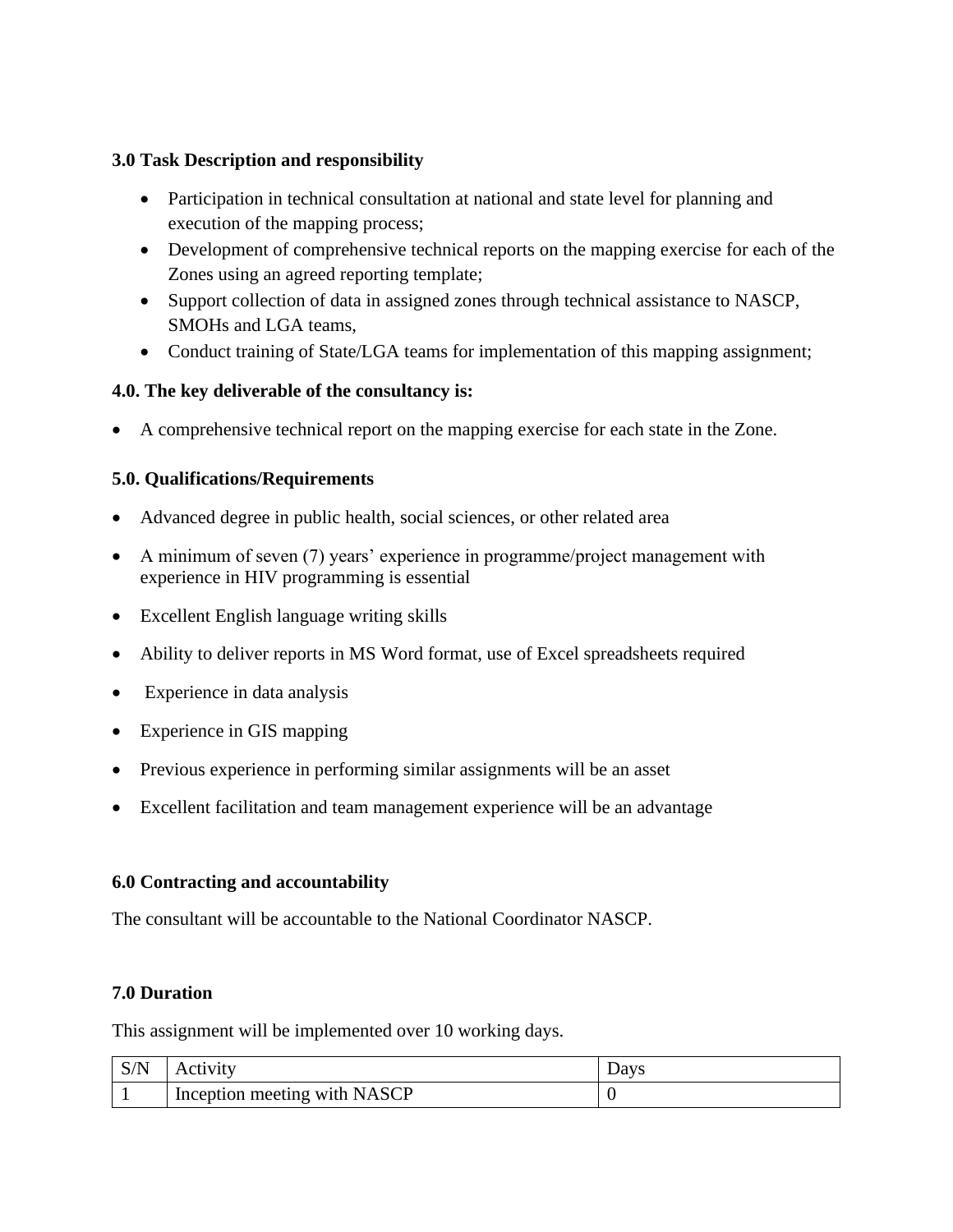| Mapping and data collection exercise and collation         | 1-8 |
|------------------------------------------------------------|-----|
| Finalize comprehensive mapping and technical report   9-10 |     |

#### **8.0. Remuneration**

S/he will be paid competitive fees for the agreed duration based on qualification and experience and in line with the approved rate for this assignment.

## **9.0 GUIDELINE FOR SUBMISSION AND OPENING OF DOCUMENTS**

- i. A complete set of Proposal documents and Term of Reference (ToR) in the English Language for the **Zonal consultants for the mapping of probiders for ANC prevention of mother to child transmission of HIV services in 6 geopolitical zones.**
- ii. The detailed Proposal must be in English Language and submitted in three (3) hard copies each **(one original & two copies)** of the requested documents and financial proposal. The original of the **Technical Proposal** with copies in one (1) envelope and the original of the **Financial Proposal** with copies in another envelope, duly marking the envelopes as "Technical" and "Financial." shall be individually enclosed. The two (2) envelopes shall then be enclosed and sealed in one (1) single outer envelope, and clearly marked at the topmost right corner **"Zonal consultants for the mapping of probiders for ANC prevention of mother to child transmission of HIV services in the 6 geopolitical zone''** and the Name, Address, Email and Phone Number of the Consultant boldly written at the back of the envelope**,** with acknowledgement to NASCP office at the address below.

The deadline for the submission of proposal should not be later than 12 noon of **Thursday 16th December, 2021** by **12 noon**. The submission (s) received will be opened immediately after closing at NASCP Conference Room in the presence of representatives that choose to attend.

**10. Address for Submission and Information** *Attention:* **Assistant Director (Procurement Unit)** National AIDS/STIs Control Programme Edo House, 75 Ralph Shoidende Street,

Central Business District, Garki, Abuja.

## **11. GLOBAL FUND CODE OF CONDUCT**

You shall get acquainted with the global fund code of conduct for suppliers using this link below: [https://www.theglobalfund.org/media/3275/corporate\\_codeofconductforsuppliers\\_policy\\_en.pdf](https://www.theglobalfund.org/media/3275/corporate_codeofconductforsuppliers_policy_en.pdf) Responding to this advert shall serve as an acknowledgement and agreement to abide by the Global Fund Code of Conduct for Suppliers.

#### 12. **NOTES/DISCLAIMER**

i. Late submissions will not be accepted.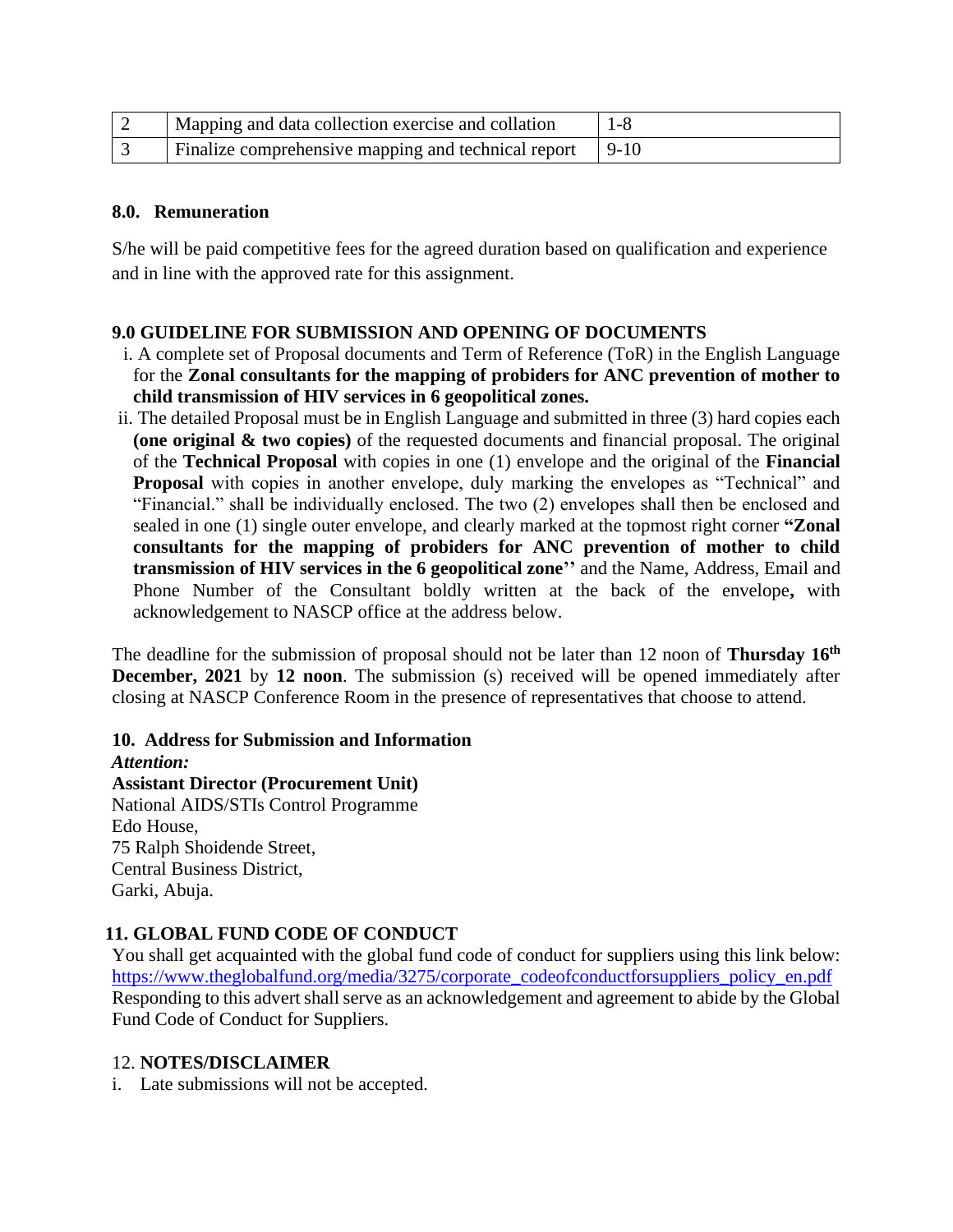- ii. NASCP shall verify any or all documents and claims made by applicants and will disqualify consultants with falsified documents and claims.
- iii. If it is determined that submitted documents and claims have been falsified, the consultant may face prosecution in a court of Law.
- iv. NASCP shall not be held responsible for any disqualified proposal as a result of any omission or deletion relating to the submission guidelines.
- v. This advertisement shall not construed as a contract to any Consultant, nor shall it entitle any Consultant submitting documents to claim any indemnity from NASCP.
- vi. NASCP is not bound to shortlist any Consultant, and reserves the right to annul the bidding process at any time without incurring any liabilities or providing a reason.

**Signed** Management.

# **B. FORMAT OF CURRICULUM VITAE (CV)**

Name : \_\_\_\_\_\_\_

Complete address :

Profession : \_

Date of Birth : \_\_\_\_\_\_

Years of professional experience : Nationality :

Membership in Professional Societies :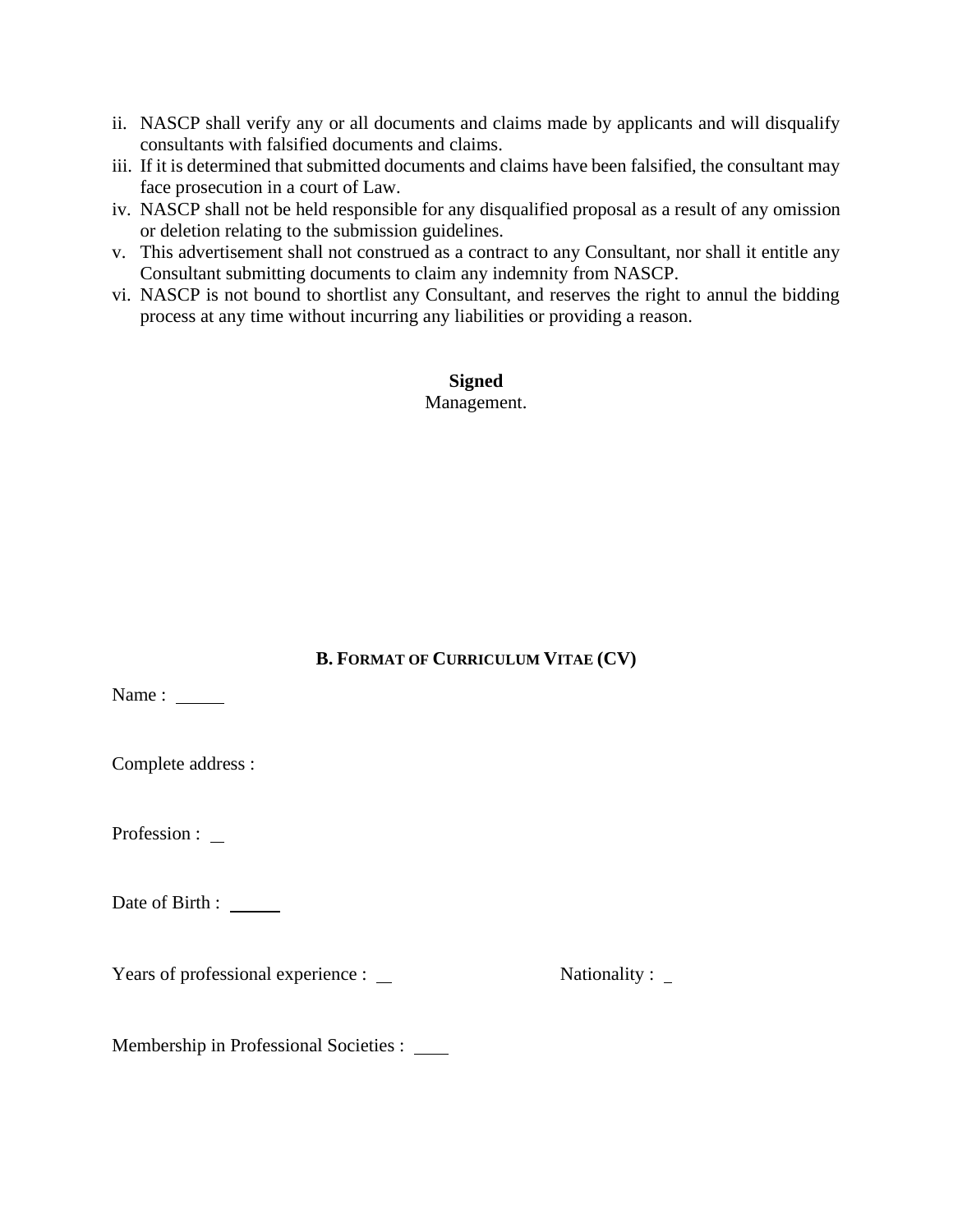Detailed Tasks Assigned :

#### **Key Qualifications :**

[*Give an outline of your experience and training most pertinent to tasks on assignment. Describe degree of responsibility you held on relevant previous assignments and give dates and locations. One page should be sufficient.*]

#### **Education :**

[*Summarize college/university and other specialized education, giving names of schools, dates attended, and degrees obtained. A page or less should be sufficient.*]

#### **Employment Record :**

[*Starting with present position, list in reverse order every employment held. List all positions held since graduation, giving dates, names of employing organizations, titles of positions held, and locations of assignments. For experience in last ten years, also give types of activities performed and client references, where appropriate. Use about two pages.*]

#### **Languages :**

[*For each language indicate proficiency: excellent, good, fair, or poor in speaking, reading, and writing.*]

#### **Certification :**

I, the undersigned, certify that to the best of my knowledge and belief, these data correctly describe me, my qualifications, and my experience.

Date :

[*Signature of consultant* ] *Day/Month/Year*

Full Name of Candidate :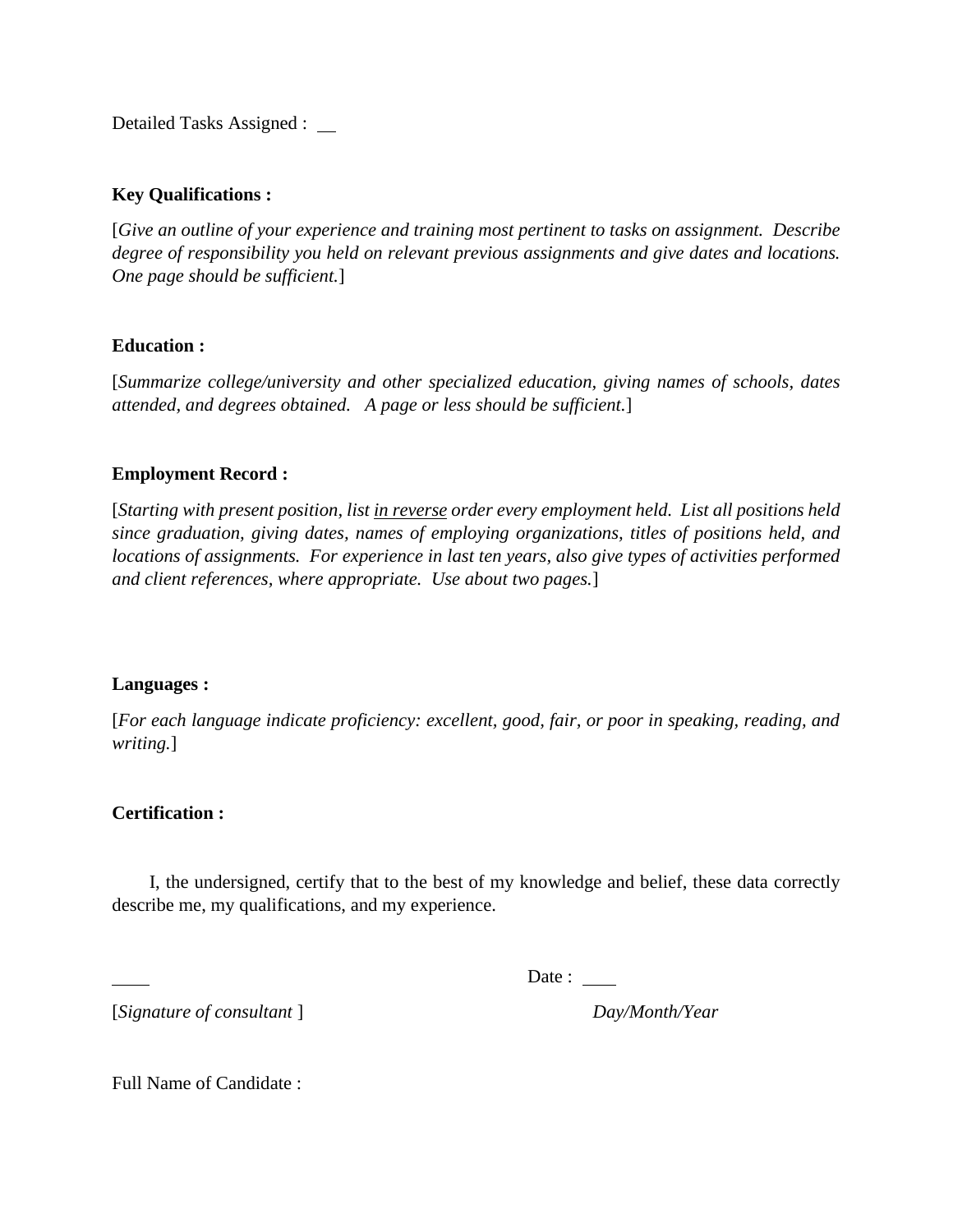#### **C. PROPOSAL**

[*Location*, *Date*]

To : [*Name and address of Procuring Entity*]

Mr/Mrs. :

I, the undersigned, offer to provide the consulting services for [*Title of consulting services*] in accordance with your Letter of Invitation dated [*Date*].

My fees are [net of taxes, estimated at…, as applicable] monthly.

I hereby submit my Proposal, which includes this Technical and Financial Proposal.

I understand that you are not bound to accept any Proposal you receive.

I remain,

Yours Truly,

Name of the Consultant :

Address :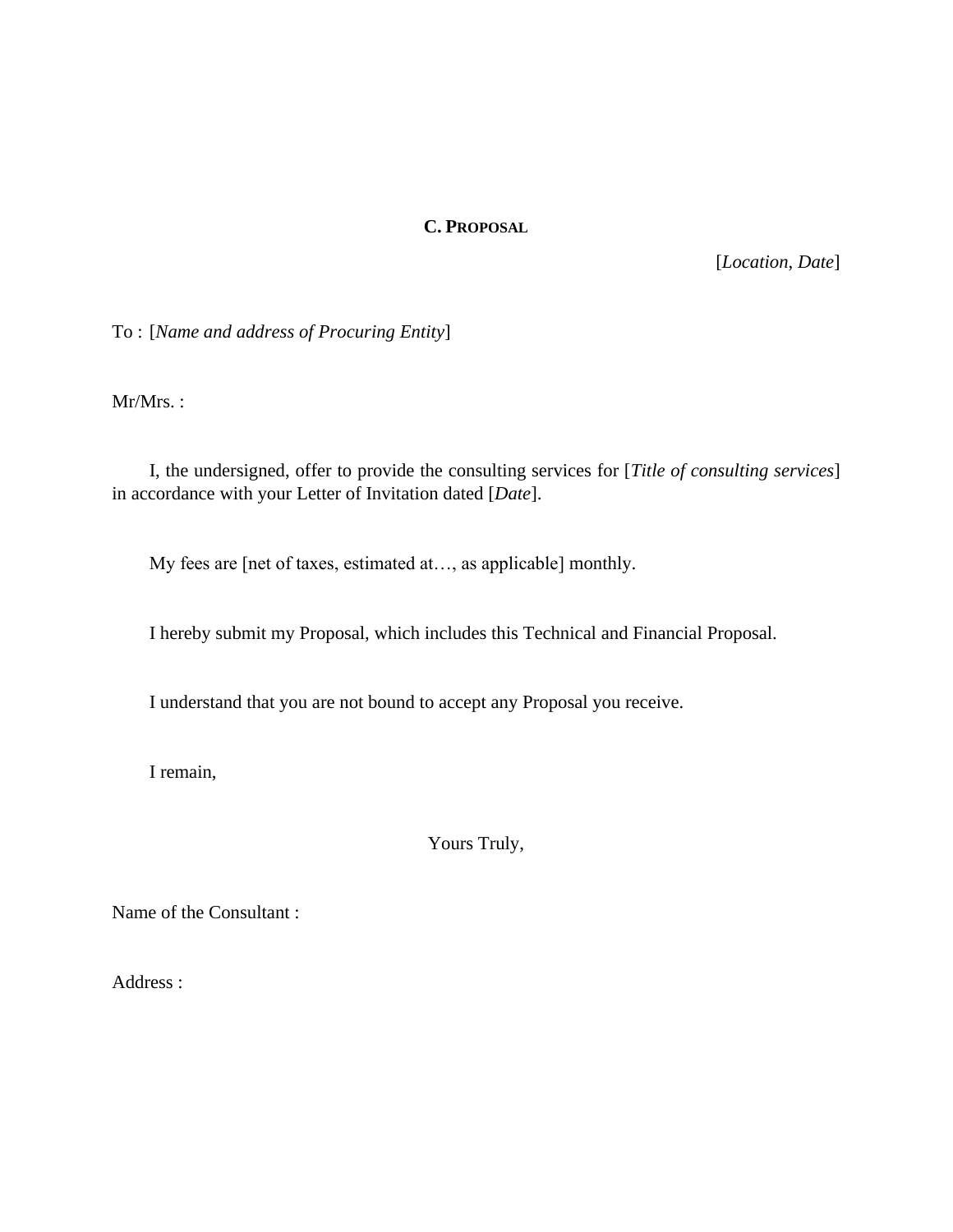# **D. OBSERVATIONS AND SUGGESTIONS OF THE CONSULTANT ON THE TERMS OF REFERENCE**

| 1. |  |  |  |
|----|--|--|--|
| 2. |  |  |  |
| 3. |  |  |  |
| 4. |  |  |  |
| 5. |  |  |  |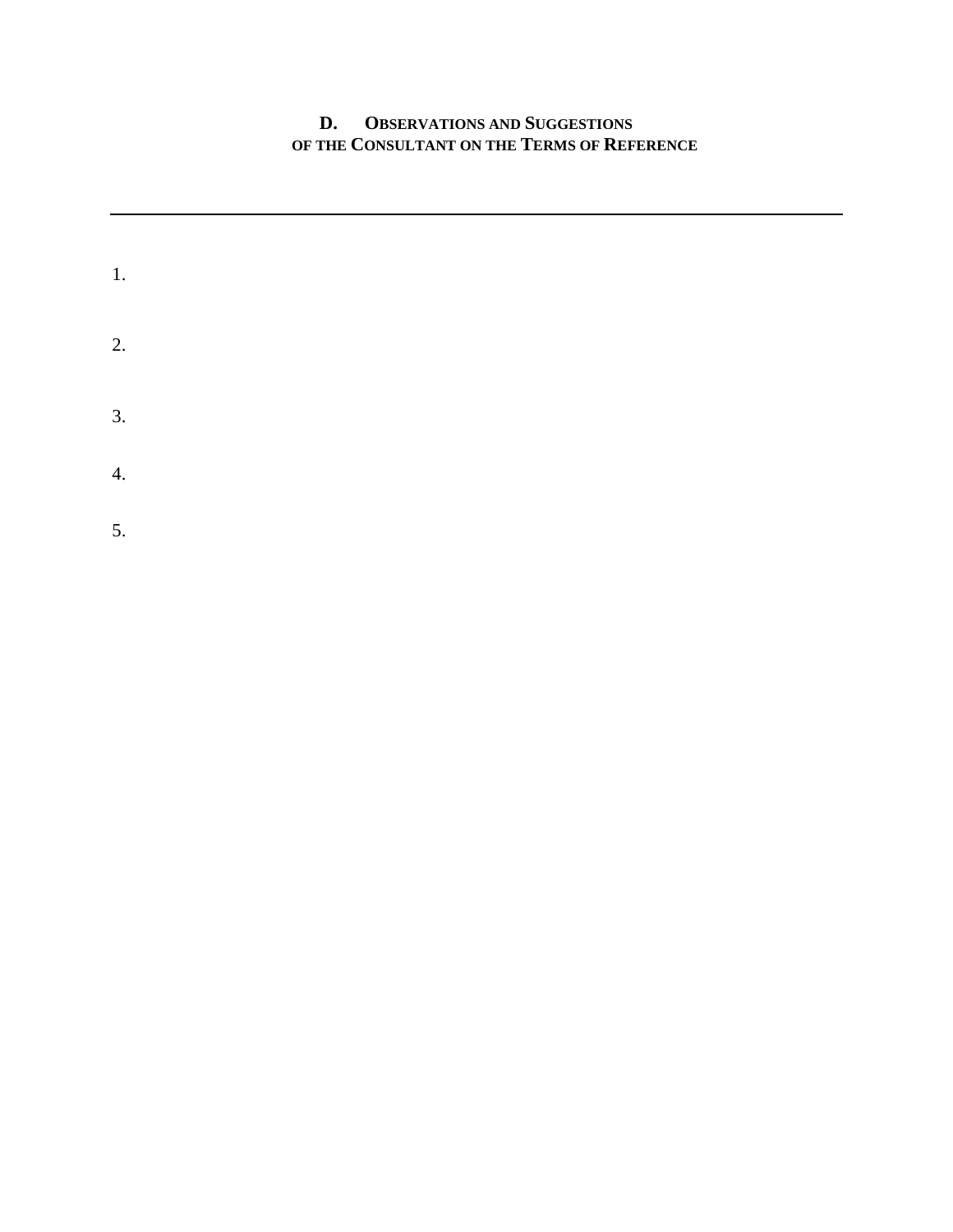# **LIST OF ANNEXES**

| Annex $A$ : | Cost Estimate of Services, and Schedule of Rates. |
|-------------|---------------------------------------------------|
| Annex $B$ : | <b>Consultants Reporting Requirements.</b>        |
| Annex $C$ : | <b>Evaluation Criteria.</b>                       |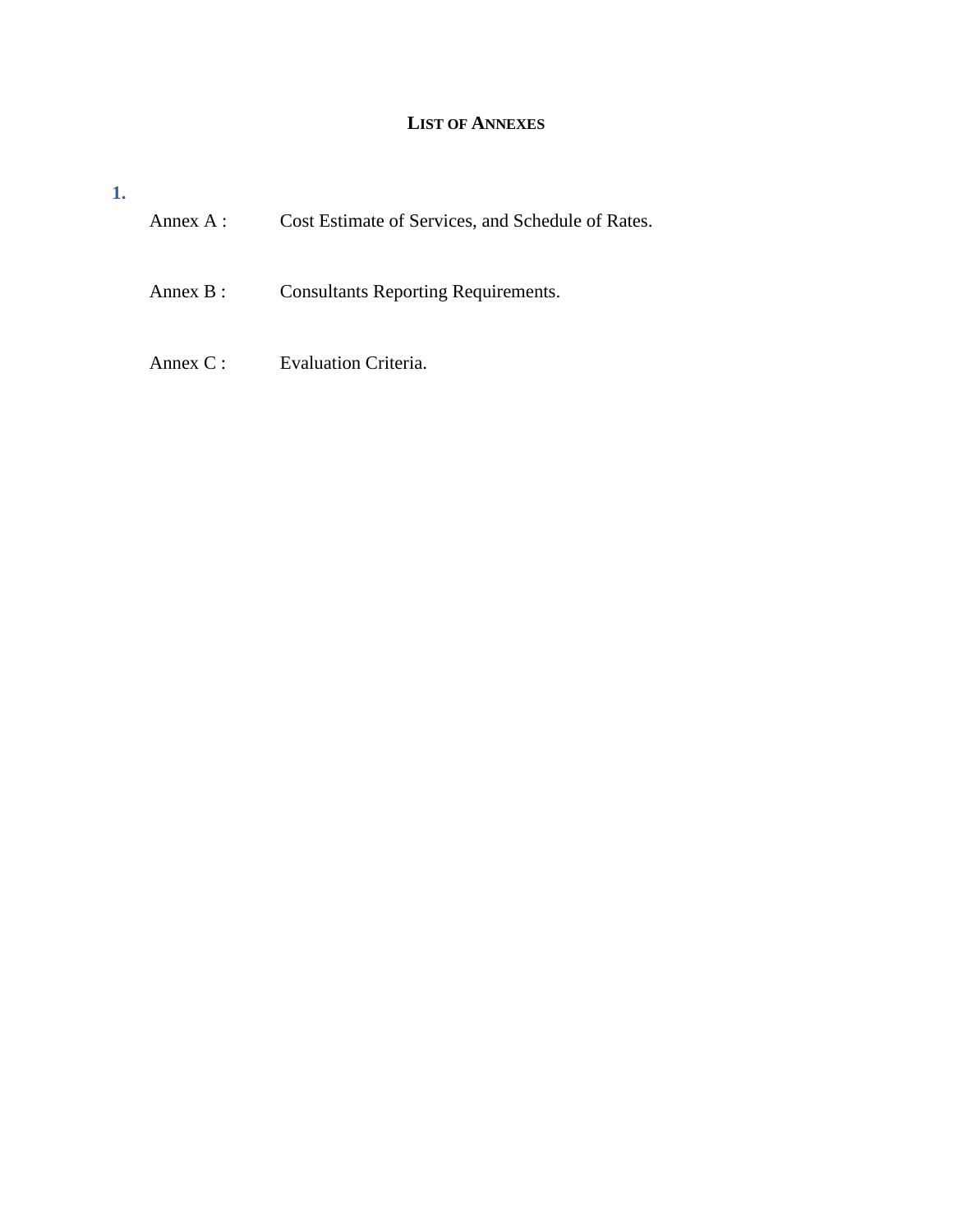# **ANNEX A**

# COST ESTIMATE OF SERVICES

(1) *Remuneration* 

| Rate /day     | <b>Number of Days</b> | Total (currency) |
|---------------|-----------------------|------------------|
| in (currency) |                       |                  |

(2) *Reimbursables*

TOTAL COST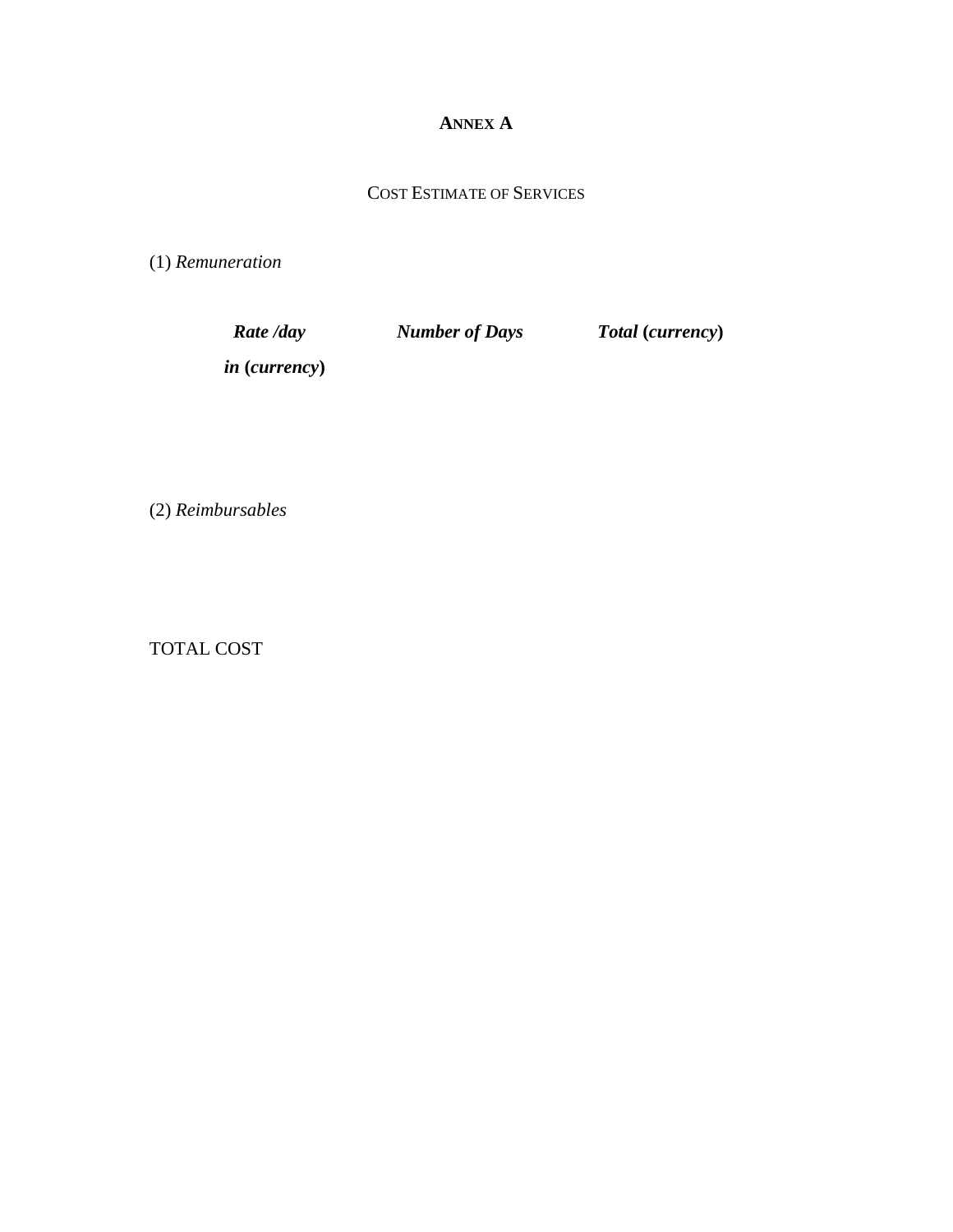# **ACTIVITY SCHEDULE (Consultant to modify accordingly)**

| <b>Activity (Work)</b> |     |     |     | periods |     |     |  |  |  |                            |  |  |
|------------------------|-----|-----|-----|---------|-----|-----|--|--|--|----------------------------|--|--|
|                        | 1st | 2nd | 3rd | 4th     | 5th | 6th |  |  |  | 7th 8th 9th 10th 11th 12th |  |  |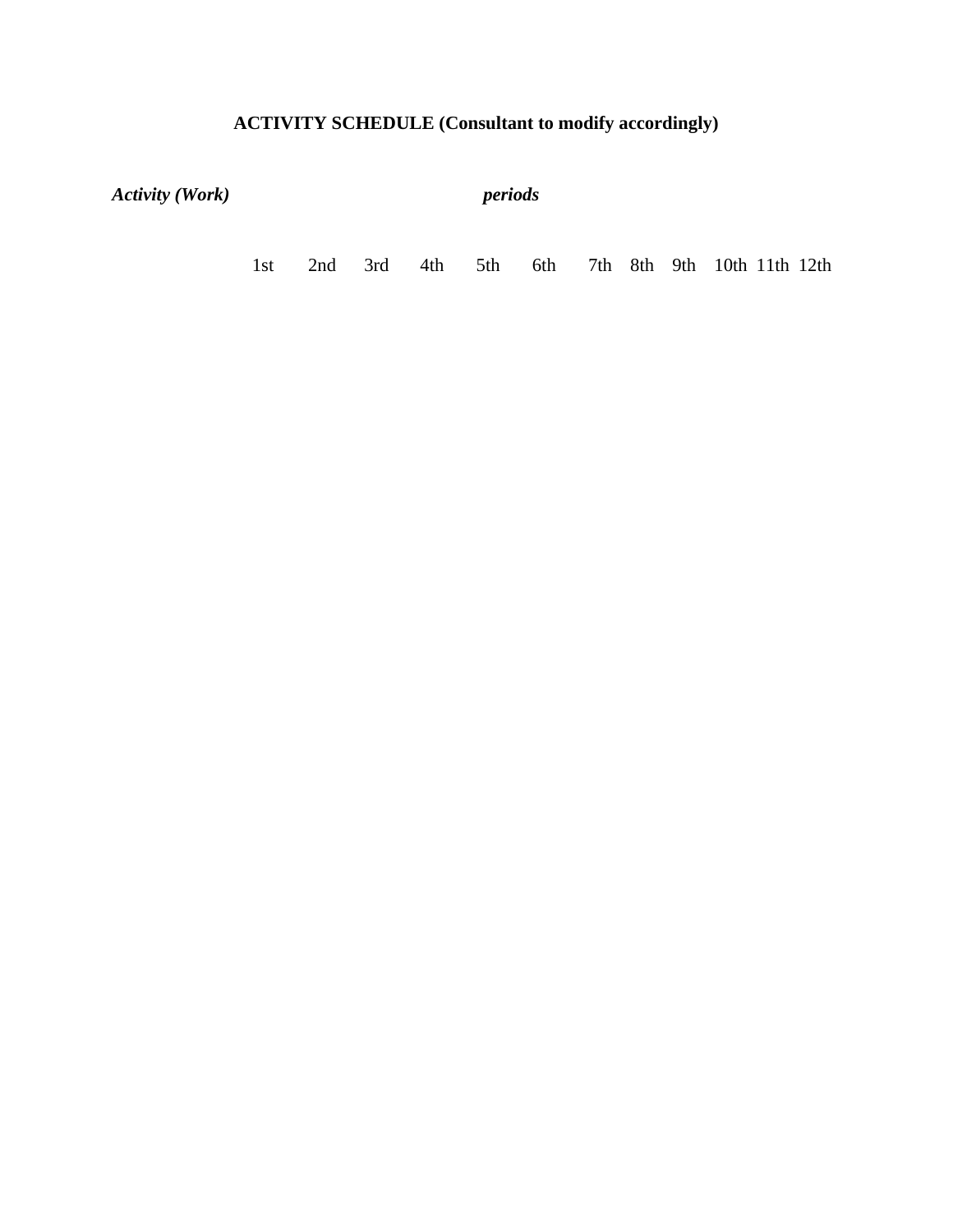# **ANNEX B**

# **CONSULTANTS REPORTING REQUIREMENTS**

# **Reports Date**

1. Inception Report

2. Progress Reports

3. Draft Final Report

4. Final Report